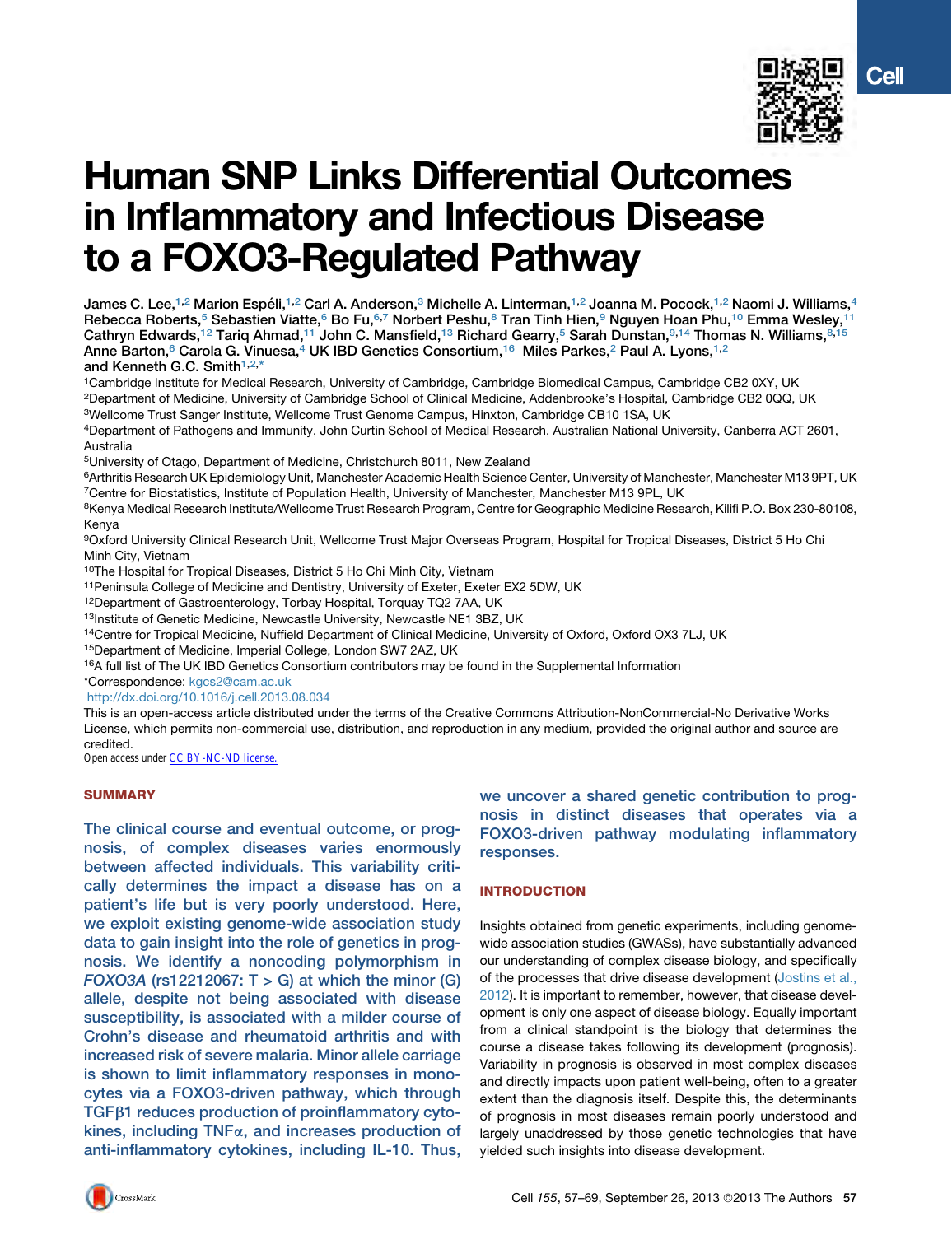This knowledge imbalance is exemplified in Crohn's disease (CD), a chronic, relapsing-remitting form of inflammatory bowel disease thought to be driven by aberrant immune responses to intestinal bacteria. CD has been a major beneficiary of GWAS technology, with over 140 risk loci having been identified ([Jostins](#page-11-0) [et al., 2012](#page-11-0)), though only one of these has been shown to correlate with clinical outcome in CD (Heliö [et al., 2003\)](#page-11-0). Such observations have led to criticisms of the utility of GWAS results in translational medicine [\(McClellan and King, 2010](#page-11-0)) and raise questions as to whether genetics meaningfully contributes to prognosis in complex disease.

We have recently shown that common transcriptional differences involving the IL-2 and IL-7 cytokine-signaling pathways correlate with prognosis in several diseases, including CD ([McKinney et al., 2010; Lee et al., 2011](#page-11-0)). Here, we perform a candidate gene study to address whether genetic variation in these immune pathways, which have not been associated with the development of CD, might associate with disease prognosis and, if so, to understand the biological mechanisms responsible. To answer this question, we determined that a ''within-cases'' association analysis would be required, in which the genetic profiles of patients with contrasting disease courses could be directly compared. To achieve this, we used a subset of genotype data relating to the IL-2 and IL-7 pathways from an existing GWAS data set ([Wellcome Trust Case Control Consortium,](#page-12-0) [2007](#page-12-0)) and exploited allied phenotypic data to identify groups of patients with either particularly aggressive or indolent CD. This led to the identification of a noncoding single-nucleotide polymorphism (SNP) in *FOXO3A* that associates with prognosis in CD, despite not being a disease-associated variant ([Jostins](#page-11-0) [et al., 2012\)](#page-11-0). *FOXO3A* encodes FOXO3, a member of the forkhead box O family of transcription factors, which also includes FOXO1 and FOXO4 [\(Accili and Arden, 2004\)](#page-10-0). These proteins are widely expressed and regulate diverse transcriptional programs including cell-cycle control, metabolism, regulatory T cell development, and apoptosis [\(Burgering and Kops, 2002;](#page-10-0) [Modur et al., 2002; Nakae et al., 2008; Harada et al., 2010; Ker](#page-10-0)[diles et al., 2010; Ouyang et al., 2010](#page-10-0)). Although many of these roles are redundant between FOXO family members ([Accili and](#page-10-0) [Arden, 2004\)](#page-10-0), FOXO3 has been reported to have nonredundant roles in suppressing inflammatory cytokine production by dendritic cells [\(Dejean et al., 2009; Watkins et al., 2011\)](#page-10-0) and in limiting the inflammatory sequelae of viral infections [\(Litvak](#page-11-0) [et al., 2012\)](#page-11-0). Here, we show that during inflammatory responses, in which FOXO3 is exported from the nucleus to the cytoplasm, its reaccumulation in the nucleus is dependent on transcription and de novo protein production, and demonstrate that allelic variation at the prognosis-associated SNP regulates this reaccumulation by controlling *FOXO3A* transcription. Earlier recovery of nuclear FOXO3, which occurs if the indolent disease-associated allele is present, initiates a  $TGF\beta1$ -dependent pathway in monocytes that reduces production of proinflammatory cytokines, including TNFa, and increases production of the anti-inflammatory cytokine, IL-10—changes consistent with a more indolent disease course. Furthermore, we show that genetic variation at this SNP is also associated with prognosis in rheumatoid arthritis and malaria—other diseases in which these cytokines are implicated. These associations were consistent with the role for these

cytokines in each disease, and suggest that this pathway may be generally important in diseases in which these cytokines are involved. Collectively, therefore, these data reveal a pathway by which FOXO3 can abrogate inflammatory responses, and uncover a shared genetic contribution to the prognosis of distinct diseases that impacts upon this pathway and is distinct from the genetic contribution to disease development.

## RESULTS

#### Prognosis-Based Association Study in Crohn's Disease

Subgroups of patients with either particularly aggressive or indolent CD were identified within an existing GWAS cohort [\(Wellcome Trust Case Control Consortium, 2007](#page-12-0)) using phenotypic data. Aggressive CD ( $n = 668$ ) was defined as that for which two or more immunomodulator therapies and/or intestinal resections had been required (treatments reserved for patients with frequently flaring or complicated CD). Indolent CD ( $n =$ 389) was defined as disease of greater than 4 years duration, for which immunomodulators or intestinal resections had never been required. Eighty-one genes involved in IL-2 or IL-7 signaling were identified from published literature and pathway libraries (KEGG, [Kanehisa and Goto, 2000](#page-11-0); Biocarta, [http://www.](http://www.biocarta.com) [biocarta.com\)](http://www.biocarta.com) (Table S1 available online). These pathways were selected because we have previously shown that differences within them correlate with prognosis in several diseases, including CD, and yet unlike a number of other disease-associated cytokines, they have not been implicated in disease development [\(McKinney et al., 2010; Lee et al., 2011\)](#page-11-0). The allele frequency at 1,134 SNPs within these genes was then compared between the indolent and aggressive CD subgroups (Figure S1). The effect of population structure on the results was assessed by three separate methods and shown to be minimal (genomic control inflation factor 1.04, see Extended Experimental Procedures). Replication of the three most significant associations was then sought in three independent cohorts, each similarly divided into indolent and aggressive cases (Table S2). The prognostic association of rs12212067, an intronic SNP within *FOXO3A*, was replicated in all three cohorts, with the minor (G) allele being consistently more common in patients with indolent CD (combined p value =  $2.1 \times 10^{-8}$ , [Tables 1](#page-2-0) and S3). Notably, this SNP was not associated with risk for CD either in the GWAS used for this study ( $p = 0.88$ ) – a sample of 1,748 cases and 2,938 controls ([Wellcome Trust Case Control Consortium, 2007\)](#page-12-0)—or in a larger meta-analysis ( $p = 0.99$ ) of 6,333 cases and 15,056 controls [\(Franke et al., 2010](#page-11-0)), which suggests that if it does influence disease risk, its effect size is negligible.

## rs12212067 Regulates Transcription of FOXO3A during Inflammation

To investigate how genetic variation at this locus might influence prognosis in CD, we first examined whether rs12212067 was in linkage disequilibrium (LD) with a coding variant that could affect protein structure or function. Using sequence data from the [1000 Genomes Project Consortium et al. \(2010\)](#page-10-0) we identified all of the SNPs in LD ( $r^2 > 0.5$ ) with rs12212067, but none of these were exonic (Table S4 and Figure S2). Indeed, of the 45 coding variants that have been described within *FOXO3A* (dbSNP,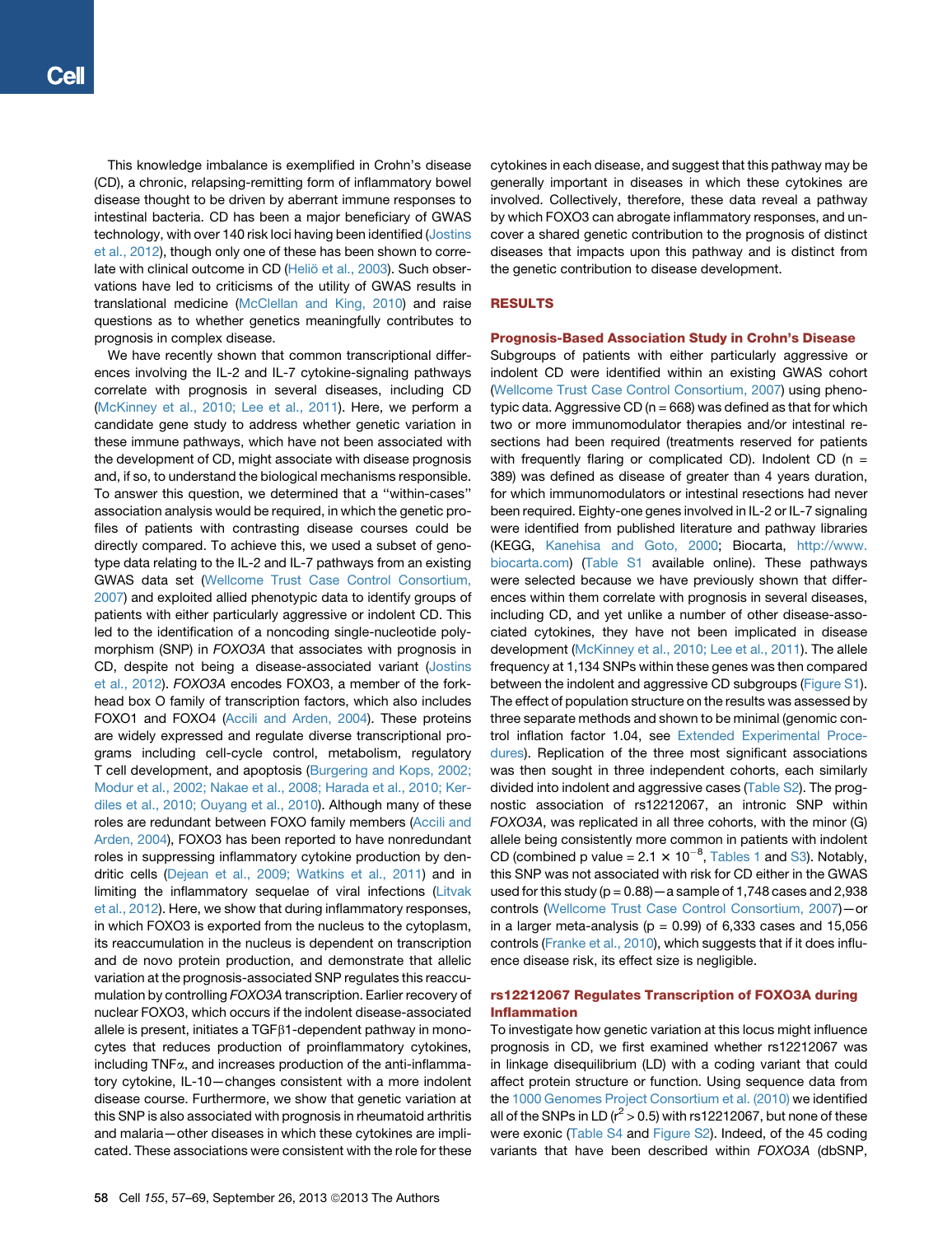<span id="page-2-0"></span>

| Table 1. Association of rs12212067 with Prognosis in CD |                      |                  |                |                     |                                |
|---------------------------------------------------------|----------------------|------------------|----------------|---------------------|--------------------------------|
| Cohort                                                  | $n^a$                | MAF (Aggressive) | MAF (Indolent) | Odds Ratio (95% CI) | p Value                        |
| Primary cohort (WTCCC CD GWAS)                          | 1,057 (668, 389)     | 0.084            | 0.131          | $0.61(0.46 - 0.83)$ | 6.16 $\times$ 10 <sup>-4</sup> |
| Replication cohort 1 (UK - TagMan)                      | 701 (344, 357)       | 0.094            | 0.129          | $0.71(0.49 - 1.00)$ | 0.025                          |
| Replication cohort 2 (NZ - TagMan)                      | 226 (136, 90)        | 0.070            | 0.128          | $0.51(0.26 - 1.02)$ | 0.029                          |
| Replication cohort 3 (UK - Immunochip)                  | 1,001 (670, 331)     | 0.083            | 0.133          | $0.59(0.44 - 0.81)$ | $6.50 \times 10^{-4}$          |
| Combined analysis                                       | 2,985 (1,818, 1,167) | 0.084            | 0.131          | $0.62(0.52 - 0.73)$ | $2.09 \times 10^{-8}$          |

Aggressive CD, patients requiring ≥ two immunomodulators and/or intestinal resections; Indolent CD, patients with > 4 years follow-up, no immunomodulators or intestinal resections. p values calculated with Cochran-Armitage test (primary cohort) and Fisher's exact test (replication cohorts and combined analysis). Odds ratios refer to the minor (G) allele and aggressive Crohn's disease (CD). WTCCC, Wellcome Trust Case Control Consortium; UK, United Kingdom, NZ, New Zealand, MAF, minor allele frequency; CI, confidence interval. See also Figure S1 and Tables S1, S2, S3, S4. <sup>a</sup>Total sample size (Aggressive, Indolent).

<http://www.ncbi.nlm.nih.gov/projects/SNP>) none were in any demonstrable LD with rs12212067:  $T > G$  (r2 < 0.001, data not shown). This implies that noncoding variation is likely to drive the association. The majority of complex disease-associated SNPs are also noncoding and are assumed to affect gene expression, though in most cases this has not been confirmed [\(McClellan and King, 2010](#page-11-0)). To ascertain whether rs12212067:  $T > G$ , or a variant in strong LD with it, might influence gene expression, we used a clone based allele-specific expression assay to analyze *FOXO3A* transcription in monocytes from heterozygous individuals (obtained from a genotype-selectable bioresource; <http://www.cambridgebioresource.org.uk>). This facilitates a direct comparison between the amount of *FOXO3A* pre-mRNA that is transcribed from each allele or haplotype and ensures that external factors affect both alleles equally. Under basal (unstimulated) conditions, the ratio of major (T) to minor (G) alleles in *FOXO3A* pre-mRNA was no different to that observed in genomic DNA (in which it is inherently 1:1), indicating that allele-specific expression did not occur. However, following stimulation with lipopolysaccharide (LPS), a toll-like receptor 4 (TLR4) ligand, we observed consistent allele-specific differences in transcription, with over twice as much *FOXO3A* being transcribed from the DNA strand containing the minor G allele (associated with indolent CD) than from the strand containing the major T allele [\(Figure 1A](#page-3-0)).

## Genetic Variation at rs12212067 Modulates Inflammatory Cytokine Production by Monocytes

To determine whether this difference in *FOXO3A* transcription had functional consequences, we stimulated peripheral blood mononuclear cells (PBMC) from healthy individuals, who were homozygous for either the minor or major allele at rs12212067, and measured cytokine production. We initially focused upon TNFa, the archetypal proinflammatory cytokine in CD [\(Khor](#page-11-0) [et al., 2011](#page-11-0)) and target of the most effective medical therapy [\(Krygier et al., 2009\)](#page-11-0); and IL-10, an anti-inflammatory cytokine, which when deleted produces one of the best mouse models of IBD [\(Rennick et al., 1997\)](#page-11-0); and genetic variants of which are associated with CD ([Jostins et al., 2012\)](#page-11-0). Following LPS stimulation, we observed striking genotype-specific differences in the production of these cytokines, with PBMC from minor (G) allele homozygotes secreting less  $TNF\alpha$  than those from major (T) allele homozygotes. PBMC from minor allele homozygotes also

secreted relatively more IL-10 in response to higher concentrations of LPS ([Figure 1](#page-3-0)B). This pattern of cytokine production implies that, under these conditions, minor allele homozygotes generate lesser inflammatory responses. There were no genotype-specific differences in the proportion, activation status or immunophenotype of leukocyte subsets within PBMC that could explain this result (Table S5). These included regulatory T cells and dendritic cells, in which FOXO3 has specific roles ([Dejean](#page-10-0) [et al., 2009; Kerdiles et al., 2010\)](#page-10-0).

To ascertain which cell population was responsible for the differences in cytokine production, we used flow cytometry to identify the TNF $\alpha$  and IL-10 producing cells. Following stimulation with LPS (100 ng/ml), production of both cytokines could be detected within CD14 $^+$  monocytes, but not within CD3 $^+$  T cells or CD19<sup>+</sup> B cells [\(Figure 1](#page-3-0)C). Of note, differences were again observed between the genotypes, with less  $TNFx$  and more IL-10 being produced by monocytes from minor allele homozygotes (Figure S3). To determine whether this phenomenon was cell-intrinsic or due to another cell type influencing monocyte cytokine production, we purified monocytes and stimulated them in isolation. Despite removing the influence of other cell types, we observed the same genotype-specific differences in cytokine production ([Figure 1D](#page-3-0)), implying that the effect was monocyte intrinsic. We then examined whether the differences were specific to stimulation via TLR4 or would also occur with other TLR ligands (Pam3Cys4 [TLR1/2], Poly(I:C) [TLR3], Flagellin [TLR5], and CpG [TLR9]). We observed the same reciprocal differences in  $TNF\alpha$  and IL-10 production in response to all of these ligands except Poly(I:C), which induced little  $TNF\alpha$  and IL-10 production consistent with previous reports ([Lundberg](#page-11-0) [et al., 2007](#page-11-0)) ([Figure 1](#page-3-0)E). Thus, the genotype-specific differences in cytokine production arise from monocytes but can be induced by several pathogen-associated molecular patterns.

We then examined the production of other proinflammatory cytokines to determine whether these also differed by genotype. We quantified GM-CSF, IL-1 $\beta$ , IL-2, IL-4, IL-5, IL-6, IL-8, and IL-12p40 and observed that, as well as producing less  $TNF\alpha$ , monocytes from minor (G) allele homozygotes also produced less IL-1 $\beta$ , IL-6, and IL-8 compared to those from major (T) allele homozygotes ([Figures 1F](#page-3-0) and S4). Notably, these cytokines constitute a major part of the innate immune response to pathogens ([Auffray et al., 2009\)](#page-10-0) and can influence the phenotype of T cells [\(Dejean et al., 2009\)](#page-10-0).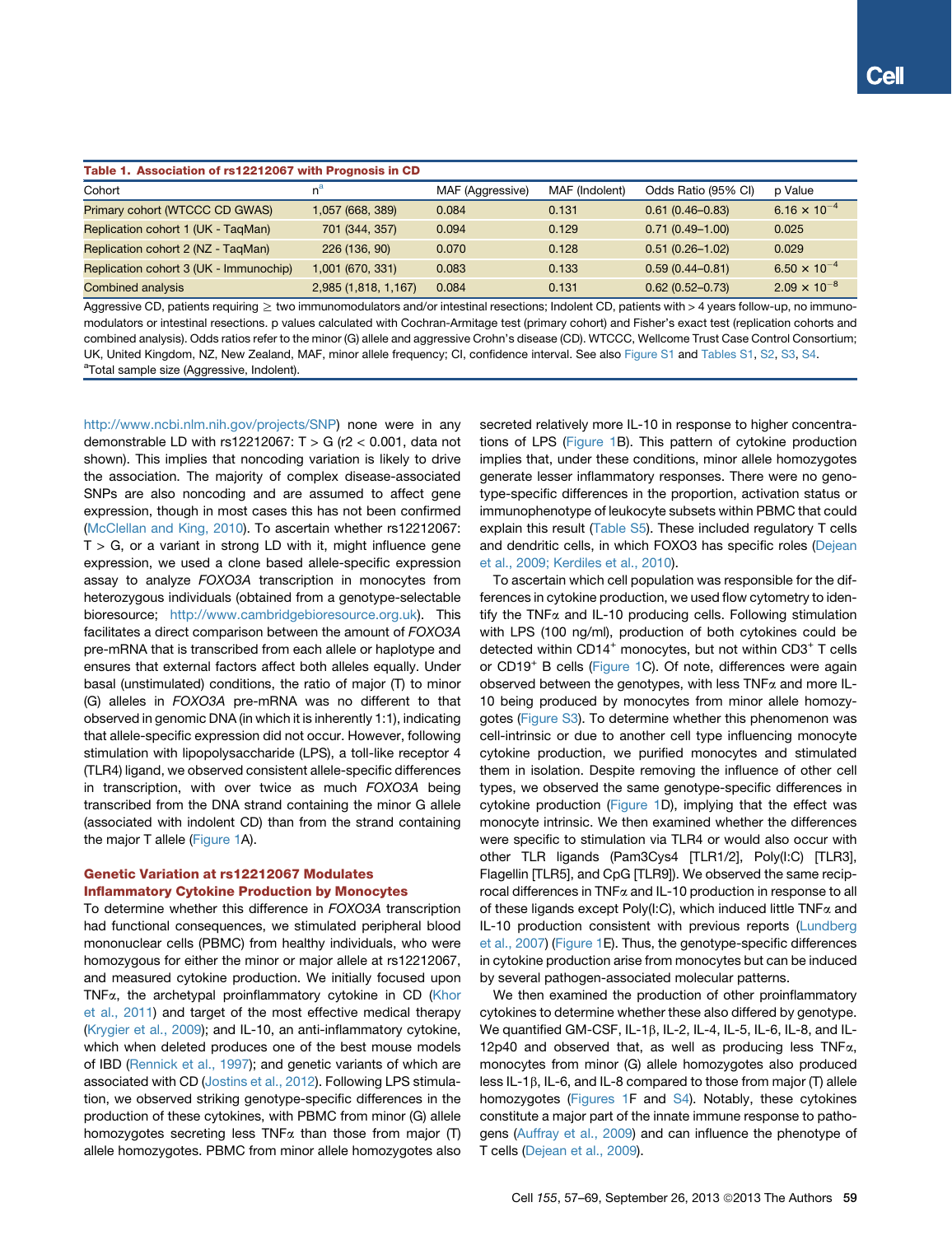<span id="page-3-0"></span>

## Figure 1. Genotype at rs12212067 Drives Allele-Specific Expression of FOXO3A and Modulates Inflammatory Cytokine Production in **Monocytes**

(A) Allele-specific expression assay showing the ratio of rs12212067 alleles in genomic DNA (gDNA) and complementary DNA (cDNA; synthesized from premRNA) from peripheral monocytes of heterozygous individuals. Ninety-six colonies were genotyped per individual per condition (either unstimulated [unstim.] or stimulated with 100 ng/ml LPS [stim.]);  $n = 6$ .

(B) TNFa and IL-10 production by PBMC from minor (G) and major (T) allele homozygotes at rs1221267 following 24 hr stimulation with LPS; n = 15 per group, assayed in triplicate.

(C) Intracellular staining of TNFa and IL-10 production in LPS-stimulated (100 ng/ml) CD3<sup>+</sup> T cells, CD19<sup>+</sup> B cells and CD14<sup>+</sup> monocytes. Isotype control shown as shaded histogram. Results representative of 20 experiments.

(D) TNFa and IL-10 production by purified monocytes from minor and major allele homozygotes following 24 hr stimulation with LPS (100 ng/ml); n = 11 per group, assayed in triplicate. 20 of these individuals had provided samples used in B.

(E) TNFa and IL-10 production by PBMC from minor and major allele homozygotes following 24 hr stimulation with other TLR ligands; n = 11 per group (same individuals' samples as D), assayed in triplicate.

(F) IL-1b, IL-6, and IL-8 production by purified monocytes from minor and major allele homozygotes following 24 hr stimulation with LPS (same samples as in D), n = 11 per group. Data are represented as mean  $\pm$  SEM,  $*p < 0.05$ ,  $*p < 0.01$ ,  $**p < 0.001$ .

See also Figures S2, S3, S4 and Tables S4 and S5.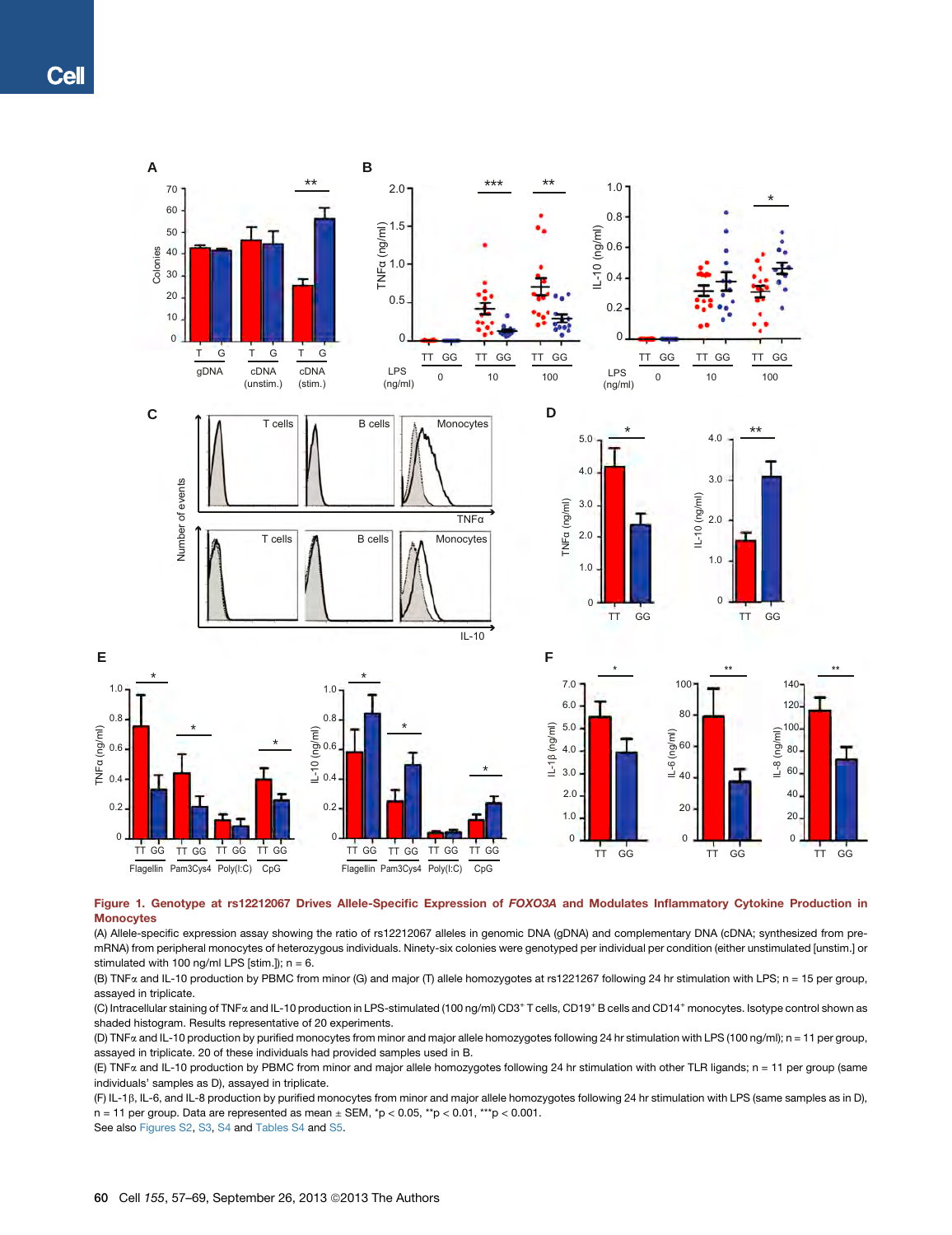<span id="page-4-0"></span>

Figure 2. Genotype at rs12212067 Influences the Nuclear Recovery of FOXO3 during Cellular Activation

(A) The subcellular localization of FOXO3 in monocytes during LPS stimulation (representative images). FOXO3 (red) and nucleus (DAPI, blue).

(B) The ratio of nuclear to cytoplasmic FOXO3 over time (mean immunofluorescence intensity) in LPS-stimulated monocytes from minor (G) and major (T) allele homozygotes at rs12212067 (100 ng/ml,  $n = 10$ ). The dotted line indicates transition from higher signal in nucleus (above) to cytoplasm (below). (C–D) Production of TNFa (C) and IL-10 (D) by monocytes analyzed in (B). Cytokines were quantified in triplicate by ELISA. Data are represented as mean  $\pm$  SEM,  $*p < 0.05$ ,  $*p < 0.01$ . See also Figure S5.

## Differences in FOXO3A Transcription during Inflammation Determine when FOXO3 Reaccumulates within the Nucleus

We next considered how differences in *FOXO3A* transcription might affect cytokine production. Because the downstream transcriptional program of FOXO3 is largely controlled by posttranslational modifications that determine whether it is retained within, or excluded from, the nucleus [\(Hedrick, 2009](#page-11-0)), we first examined how the intracellular localization of FOXO3 changed as monocytes were stimulated (Figure 2A). TNF $\alpha$  and IL-10 production were also measured. We showed that in unstimulated monocytes, most FOXO3 was nuclear, and TNF<sub>x</sub> production was low. Upon LPS stimulation, FOXO3 was translocated out of the nucleus (Figure 2A) and a linear increase in  $TNF\alpha$  production was observed. This process occurred similarly in minor and major allele homozygotes, until very little nuclear FOXO3 remained after 4 hr (Figure 2B). Thereafter, a gradual increase in the amount of nuclear FOXO3 was observed (termed ''nuclear recovery''), which correlated with reduced TNFa and increased IL-10 production. Strikingly, this nuclear recovery phase occurred considerably faster in minor (G) allele homozygotes than in major (T) allele homozygotes and correlated with an earlier reduction in  $TNF\alpha$  production and an earlier increase in IL-10 production (Figures 2B–2D). This difference is consistent with the allele-specific expression differences and implies that, during inflammation, increased *FOXO3A* transcription in carriers of the minor (G) allele leads to faster recovery of nuclear FOXO3. This also suggests that de novo protein synthesis, rather than nuclear translocation of cytoplasmic FOXO3, is responsible for nuclear recovery; consistent with the observation that once FOXO3 is translocated into the cytoplasm, it is targeted for proteasomal degradation [\(Yang et al., 2008\)](#page-12-0). This was confirmed by showing that if protein synthesis was inhibited, nuclear recovery of FOXO3 was substantially retarded (Figure S5).

## The Effect of rs12212067 on Monocyte Cytokine **Production Is TGFB1 Dependent**

Next we investigated how the earlier recovery of nuclear FOXO3 might alter inflammatory cytokine production. In mice, silencing *Foxo3a* has been shown to abrogate production of TGFb1 ([Wat](#page-12-0)[kins et al., 2011\)](#page-12-0), an anti-inflammatory cytokine that can modulate production of other cytokines [\(Musso et al., 1990; Fadok](#page-11-0) [et al., 1998](#page-11-0)). To determine whether  $TGF\beta1$  might contribute to the observed differences in cytokine production, we re-examined the supernatants from the earlier experiments. We found that relatively more  $TGF\beta1$  had been secreted by PBMC and monocytes from minor (G) allele homozygotes ([Figure 3](#page-5-0)A) with the greatest difference, and highest concentrations, being present in the monocyte supernatants—implicating these cells as the major source of TGF<sub>B1</sub>. To determine whether this difference might contribute to the differences in  $TNF\alpha$  and IL-10 production, we examined the effects of blocking TGF $\beta$ 1 signaling. Strikingly, we observed that the genotype-specific differences in  $TNF\alpha$  and IL-10 production were abolished if  $TGF\beta1$  signaling was inhibited (Figure  $3B$ ) — suggesting that a TGF $\beta$ 1-dependent mechanism was responsible. In support of this, differences in  $TGF\beta1$  titers from minor and major allele homozygotes were also detected in the samples from the earlier time-course experiment, with the kinetics of  $TGF\beta1$  production correlating with the differences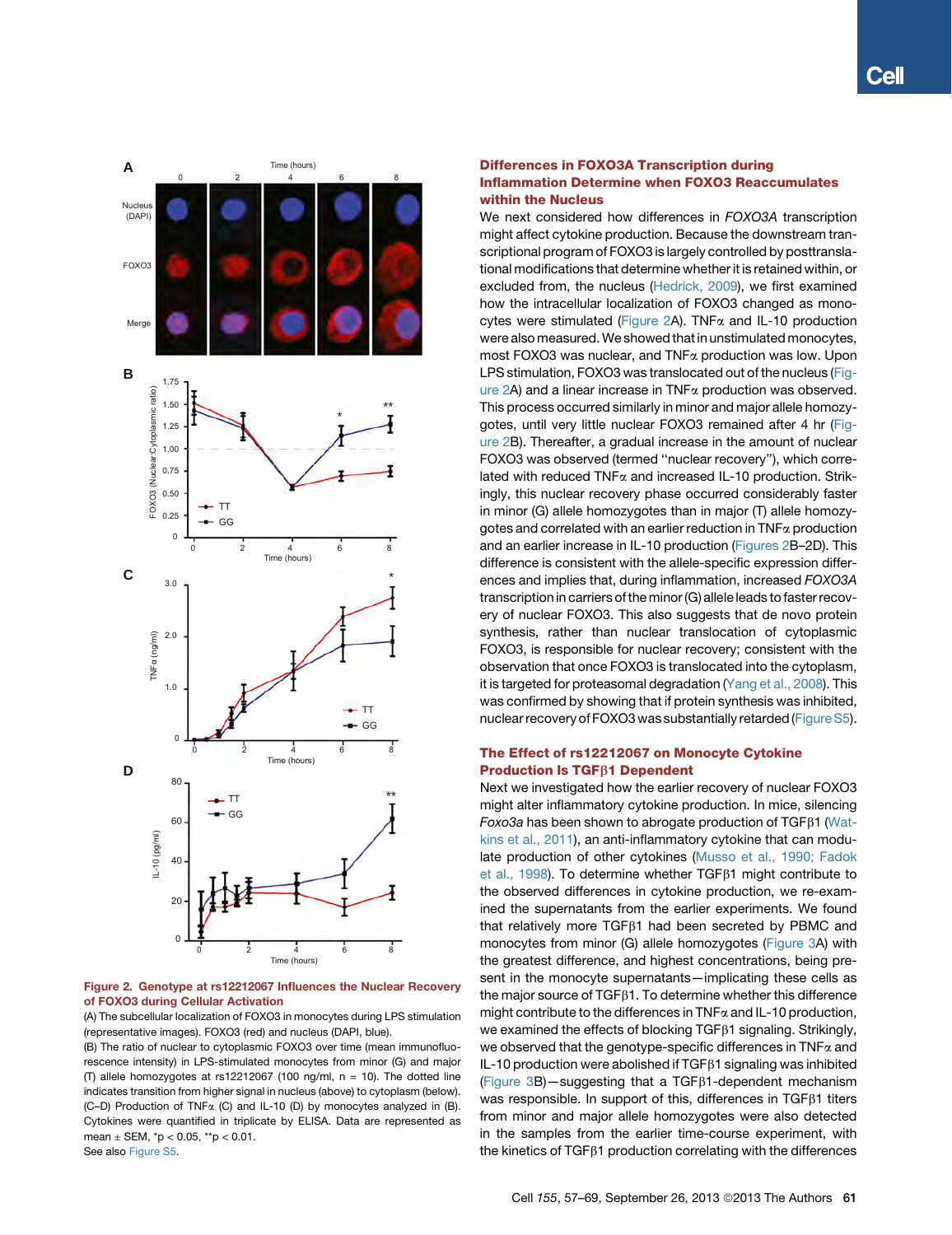<span id="page-5-0"></span>

## Figure 3. A TGFb1-Dependent Mechanism Is Responsible for the Effect of rs12212067 on Monocyte Cytokine Production

(A) TGFb1 production by PBMC (n = 20 per group) and monocytes (n = 13 per group) from minor (G) and major (T) allele homozygotes at rs1221267 following 24 hr stimulation with LPS (100 ng/ml), assayed in triplicate.

(B) TNFa and IL-10 production by PBMC from minor and major allele homozygotes following 24 hr stimulation with LPS (100 ng/ml) in the presence of a TGFb1 neutralizing antibody or isotype control; n = 10 per group, assayed in triplicate.

(C) Production of TGFB1 by monocytes in the time-course experiment shown in [Figure 2](#page-4-0), measured in triplicate by ELISA.

(D) The effect of TGFb1 or a TGFb1-neutralizing antibody upon TNFa and IL-10 production by LPS-stimulated monocytes, assessed using flow cytometry (mean fluorescence intensity, MFI). Data are log<sub>2</sub> transformed following normalization, Wilcoxon signed-rank test; n = 6. Data are represented as mean ± SEM, \*p < 0.05, \*\*p < 0.01, NS, nonsignificant.

in nuclear recovery of FOXO3 (Figure 3C). Moreover, the addition of exogenous TGF $\beta$ 1 to stimulated monocytes of either genotype led to less TNFa and more IL-10 production—consistent with the differences observed between the genotypes—whereas blockade of TGF $\beta$ 1 had the opposite effect (Figure 3D). This suggests that endogenous  $TGF\beta1$  production plays an important regulatory role in monocyte-driven inflammatory responses.

# FOXO3 Regulates TGFB1 Production in Stimulated **Monocytes**

Although these data implicate a  $TGF\beta1$ -dependent mechanism in driving the genotype-specific differences in cytokine production, it was unclear how the earlier recovery of nuclear FOXO3 might mediate this. To determine whether FOXO3 directly regulated TGF $\beta$ 1 production, we analyzed the *TGF* $\beta$ 1 promoter and

identified several sites at which FOXO3 was predicted to bind [\(Figure 4](#page-6-0)A and Table S6). To establish whether this interaction occurred during monocyte activation, we immunoprecipitated FOXO3 from stimulated monocytes and found that the DNA to which it was bound included the predicted binding site from the *TGF*b*1* promoter [\(Figure 4B](#page-6-0)), confirming that a direct protein-DNA interaction occurs. To determine the result of this interaction, we silenced *FOXO3A* in two monocyte cell lines, U937 (Sundströ[m and Nilsson, 1976](#page-11-0)) and MONO-MAC6 ([Ziegler-](#page-12-0)[Heitbrock et al., 1988\)](#page-12-0), and examined the effect on *TGF* $\beta$ 1 transcription. In both, we showed that when *FOXO3A* was silenced, transcription from the *TGF*b*1* promoter was reduced, confirming that the FOXO3-TGF $\beta$ 1 interaction promotes  $TGF \beta$ 1 transcription ([Figure 4C](#page-6-0)). Together, these data reveal that FOXO3 induces *TGF*b*1* expression via a direct protein-DNA interaction in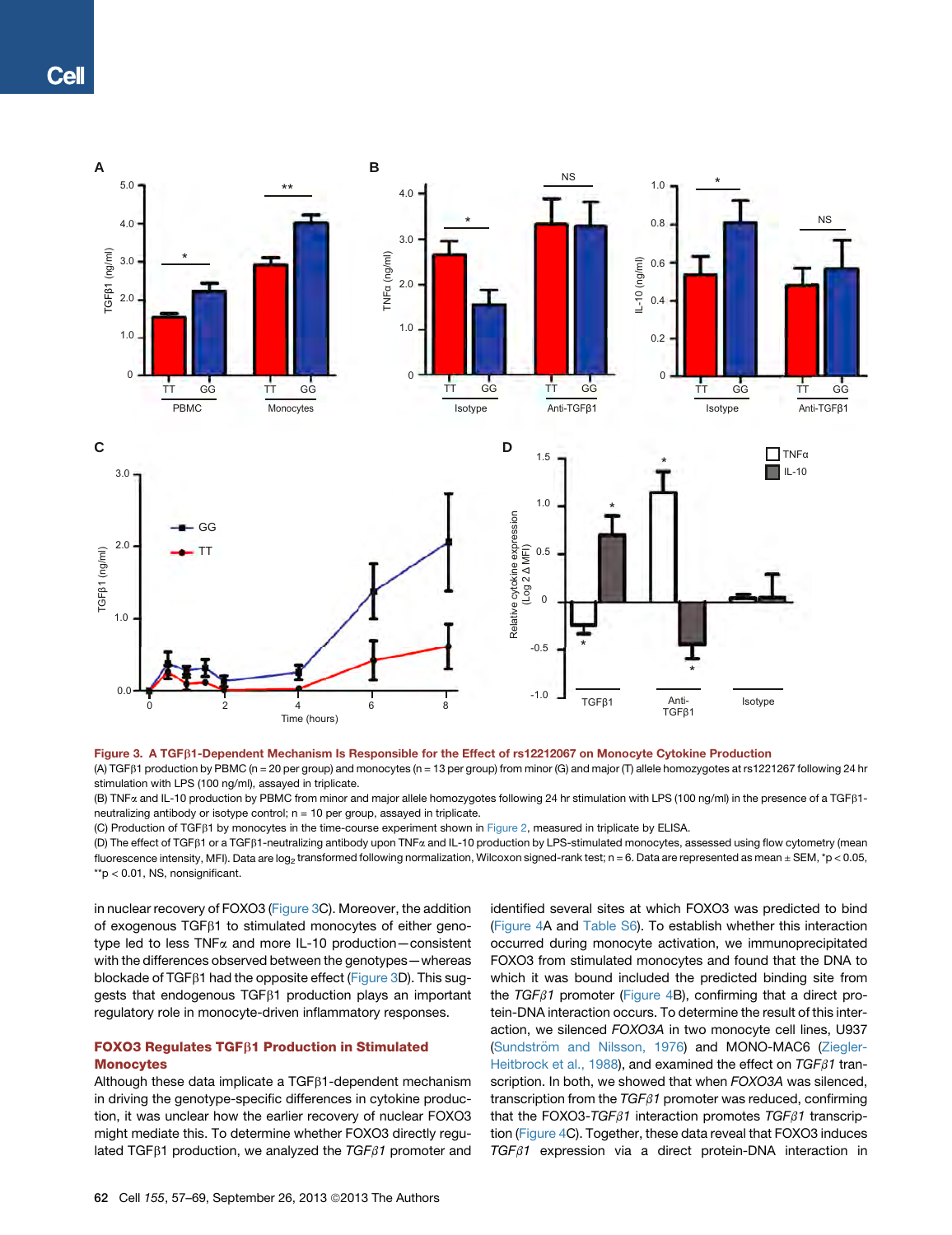<span id="page-6-0"></span>

### Figure 4. FOXO3 Regulates TGFB1 Production in Stimulated Monocytes

(A) Jaspar sequence logo of the FOXO3-binding site [\(http://jaspar.genereg.net\)](http://jaspar.genereg.net).

(B) ChIP-qPCR analysis of the *TGF*b*1* promoter following FOXO3 immunoprecipitation. Enrichment for each region is shown relative to input (5 ng) and normalized against the results of a negative control immunoprecipitate (polyclonal IgG). Validated positive and negative control genomic regions were used. Controls shown are *HBB* (negative) and a region upstream of *MSTN* (positive). n = 3.

(C) Luciferase reporter assay showing effect of silencing *FOXO3A* on transcription from the *TGF*b*1* promoter in two monocyte cell lines (U937 and MONO-MAC6). No transfection (Nil) and scrambled controls (Scr) are shown. Data representive of three experiments, each with seven biological replicates.

(D) Apoptosis in monocytes from minor (G) and major (T) allele homozygotes at rs12212067 following 24 hr stimulation with LPS (100 ng/ml); assessed by flow cytometry (7-AAD<sup>+</sup>, Annexin V<sup>+</sup>),  $n = 12$  per group.

(E) The change in the concentration of mono- and oligonucleosomes in the cytoplasm (apoptosis) and supernatant (necrosis) of monocytes following LPS stimulation (24 hr, 100 ng/ml), assessed in triplicate by ELISA. Dotted lines link paired samples; Wilcoxon signed-rank test, n = 8 per group. Data are represented as mean  $\pm$  SEM,  $*p < 0.05$ ,  $*p < 0.01$ , NS, nonsignificant.

See also Figure S6 and Table S6.

stimulated monocytes and explain how the earlier recovery of nuclear FOXO3 could modulate TNFa and IL-10 production in a TGF<sub>B1</sub>-dependent manner.

 $TGF\beta1$  has also been implicated in the modulation of immune responses by apoptotic cells ([Fadok et al., 1998\)](#page-11-0), whereas

FOXO3 is known to be proapoptotic ([Brunet et al., 1999](#page-10-0)). This raised the possibility that earlier nuclear recovery of FOXO3 might also augment  $TGF\beta1$  production indirectly via apoptosis induction. To examine this, we quantified apoptosis in PBMC following LPS stimulation (using Annexin V and 7-AAD) and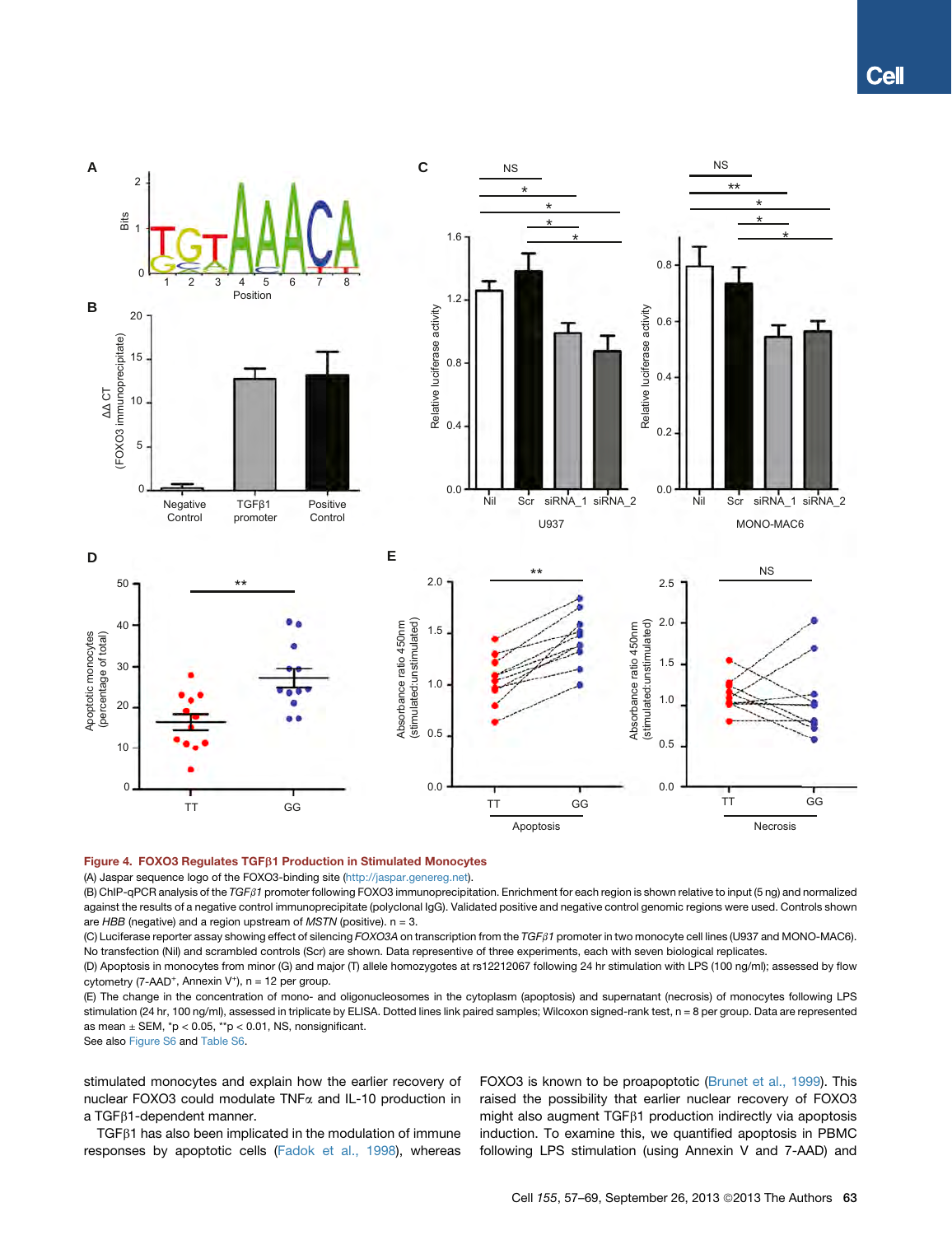observed that more occurred in minor (G) allele homozygotes ([Figure 4](#page-6-0)D), consistent with the earlier recovery of nuclear FOXO3 in this genotype. To exclude a contribution from necrotic cells to this result, we quantified mono- and oligonucleosomes in the supernatant (necrosis) and cytoplasm (apoptosis) of PBMC from another cohort of minor and major allele homozygotes and again observed more apoptosis in minor allele homozygotes following stimulation ([Figure 4](#page-6-0)E). We also confirmed that stimulated monocytes produced less TNF $\alpha$  and more IL-10 in the presence of autologous apoptotic cells and that this could be abrogated by TGF $\beta$ 1-blockade (Figure S6). These data imply that FOXO3 might drive TGF $\beta$ 1 production not only via a direct interaction with its promoter, but also indirectly via the control of apoptosis.

FOXO3 has also been shown to mediate some of the down-stream components of TGF<sub>B1</sub> signaling [\(Wildey and Howe,](#page-12-0) [2009](#page-12-0)), raising the possibility that earlier nuclear recovery might amplify some of the effects of TGF $\beta$ 1 production. However, we did not detect any genotype-specific differences in the transcription of 11 genes whose activation by TGF<sub>B1</sub> is FOXO dependent ([Gomis et al., 2006\)](#page-11-0) (data not shown), consistent with reports that this role is redundant between FOXO family members [\(Seoane](#page-11-0) [et al., 2004\)](#page-11-0).

## Foxo3 Deficiency Leads to Increased Disease Severity in a Mouse Model of Colitis

Collectively, these data provide a plausible mechanism to explain the association of the haplotype tagged by rs12212067 with prognosis in CD, particularly given the role that circulating monocytes and their intestinal derivatives play in CD pathogenesis ([Geissmann et al., 2010; Khor et al., 2011; Bain et al., 2013](#page-11-0)). To provide further evidence of how altered FOXO3 function might influence intestinal inflammation, we used an in vivo model of inflammatory bowel disease. Using dextran sodium sulfate (DSS), we induced colitis in mice harboring a missense mutation in the highly conserved Forkhead DNA-binding domain of *Foxo3*, known to abrogate its function (*Foxo3aMommeR1/MommeR1* mice from here termed *Foxo3a<sup>-/-</sup>*, [Youngson et al., 2011\)](#page-12-0) and compared the severity of the resulting disease with that observed in heterozygous (*Foxo3a*+/) and wild-type mice (*Foxo3a+/+*). We showed that, consistent with the in vitro data, reduced *Foxo3a* transcriptional activity predisposed to a more severe colitis. This was evident histologically ([Figures 5A](#page-8-0) and 5B) and by greater losses in body weight [\(Figure 5C](#page-8-0)), increased colonic weight, and reduced colonic length [\(Figures 5D](#page-8-0) and 5E). Moreover, the colitis in *Foxo3a<sup>-/-</sup>* mice was characterized by increased expression of proinflammatory cytokines and reduced expression of IL-10 in the diseased colons, which mirrored our in vitro data (Figures  $5F$  and  $S7$ ). Importantly, these differences could not be solely attributed to an increase in activated myeloid cells within the colon, as they were still present after normalization against CD11b, a myeloid activation marker [\(Figure 5F](#page-8-0)).

## Genetic Variation in FOXO3A Is Associated with Prognosis in Rheumatoid Arthritis and Malaria

The pathway we have identified—by which genetic variation in *FOXO3A* can modulate inflammatory cytokine production in monocytes—would not only be expected to influence the

outcome of CD, but also of other diseases involving these cytokines. Rheumatoid arthritis (RA) is a chronic inflammatory polyarthritis, in which autoimmune-mediated synovial inflammation can lead to progressive joint destruction and disability. The pathogenesis of RA involves many cytokines, including TNFa, IL-6, and IL-10, with blockade of the first two being effective therapies ([Feldmann and Maini, 2008\)](#page-11-0). We therefore genotyped rs12212067 in two prospectively collected cohorts of RA patients, who had had serial radiographs of their hands and feet at regular intervals ([Symmons and Silman, 2003; James](#page-11-0) [et al., 2004](#page-11-0)), and examined whether the  $rs12212067$ : T  $>$  G haplotype was associated with clinical outcome. Of note, this SNP has not been associated with susceptibility to RA ([Well](#page-12-0)[come Trust Case Control Consortium, 2007\)](#page-12-0). We confirmed that the minor (G) allele, which associated with milder CD, was also associated with a milder course of RA, characterized by less joint damage over time (equivalent to a reduction of 1.5 Larsen units per copy of the G allele) [\(Tables 2](#page-9-0) and S7). This is consistent with the functional effects of allelic variation at this SNP and suggests that prognosis in RA is also influenced by FOXO3-dependent control of inflammatory responses.

Aside from their involvement in inflammatory disease, cytokines such as TNFa, IL-6, and IL-10 also participate in immune responses to infection. During initial infection with malaria—the leading cause of childhood death in Africa—proinflammatory cytokines, including TNFa, are released by monocytes and macrophages to help kill parasites ([Malaguarnera and Musu](#page-11-0)[meci, 2002\)](#page-11-0), whereas IL-10 inhibits this protective response [\(Hugosson et al., 2004](#page-11-0)). We hypothesized that the effects of rs12212067: T > G would impair parasite clearance and increase the risk of severe malaria. To test this, we genotyped rs12212067 in separate cohorts of Kenyan [\(Williams et al., 2005\)](#page-12-0) and Vietnamese patients [\(Tran et al., 1996\)](#page-11-0) who were admitted to hospital with severe *P. falciparum* malaria and ethnically matched controls. In both cohorts, we found an association between the minor (G) allele and increased susceptibility to severe malaria [\(Tables 2](#page-9-0) and S3), consistent with the predicted result of producing less  $TNFx$  and more IL-10 during initial infection.

## **DISCUSSION**

Despite advances in complex disease genetics, remarkably little attention has been paid to whether genetics contributes to aspects of disease biology beyond simple susceptibility. Here, we identify a genetic variant in *FOXO3A* that associates with the prognosis, but not diagnosis, of three distinct diseases; CD, RA, and malaria. This observation has important implications for how we think about the genetics of complex disease and introduces the concept that common variants can determine the outcome of one or more diseases, without being associated with the disease itself. By focusing more attention on this aspect of disease biology, it may be possible to uncover new therapeutic targets that are relevant in several diseases and also facilitate the development of personalized medicine, both through more accurate prediction of outcome and better targeted therapies.

FOXO3 has been linked to the regulation of immune responses using systems biology [\(Litvak et al., 2012\)](#page-11-0) and knockout mouse models ([Dejean et al., 2009\)](#page-10-0), although whether this was relevant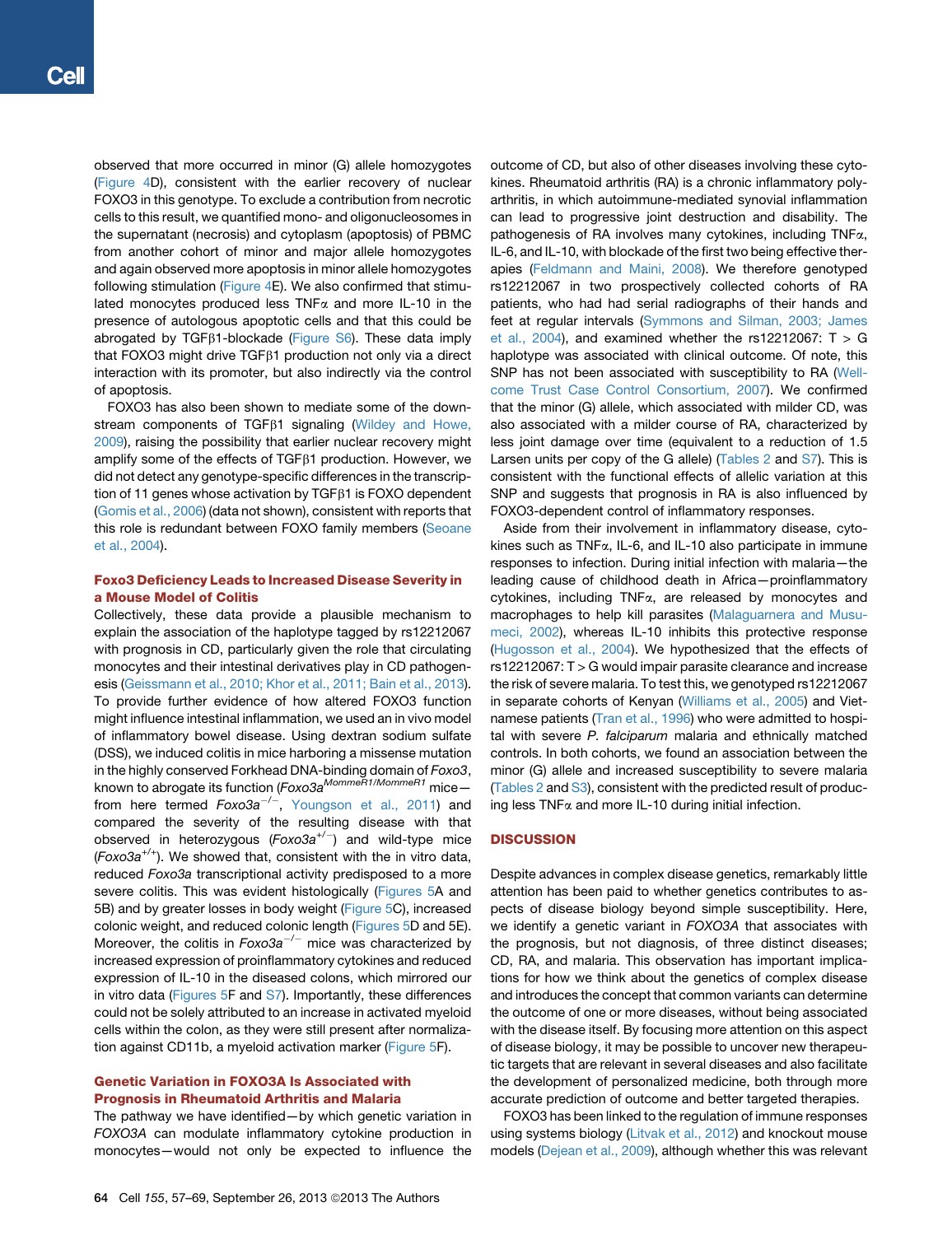<span id="page-8-0"></span>

# Figure 5. Loss of Foxo3a Activity Predisposes to More Severe Colitis in a Mouse Model

(A–F) Colitis was induced in littermate *Foxo3a/*, *Foxo3a+/*, and *Foxo3+/+* mice using 2% DSS (7 d). Results representative of two experiments each with 5 mice per group, Mann Whitney test unless indicated. Data are represented as mean ± SEM, \*p < 0.05, \*\*p < 0.01.

(A) Light microscopy of H&E stained colonic sections from  $Foxo3a^{-/-}$  and  $Foxo3^{+/+}$  mice. Colons removed on day 12.

(B) Histological assessment of colitis severity, scored with a standard tool [\(Dieleman et al., 1998\)](#page-11-0).

(C) Percentage change in total body weight (measured daily). Two-way ANOVA.

(D) Colon weight (day 12).

(E) Colon length (day 12).

(F) Quantitative PCR of TNFa and IL-10 mRNA extracted from paraffin-embedded colonic sections. Normalization to beta-actin (left) and CD11b (right). See also Figure S7.

in human disease, or even occurred physiologically in humans, was unclear. By exploring the effects of the prognosis-associated variant, we have identified a pathway by which FOXO3 limits inflammatory responses in human monocytes through a paracrine TGFb1-dependent mechanism and have confirmed the importance of this pathway in an in vivo model. This, therefore, not only provides a molecular explanation for the association of  $rs12212067$ : T > G with prognosis in each disease, but also sheds light on the role of FOXO3 in regulating monocytedriven inflammation.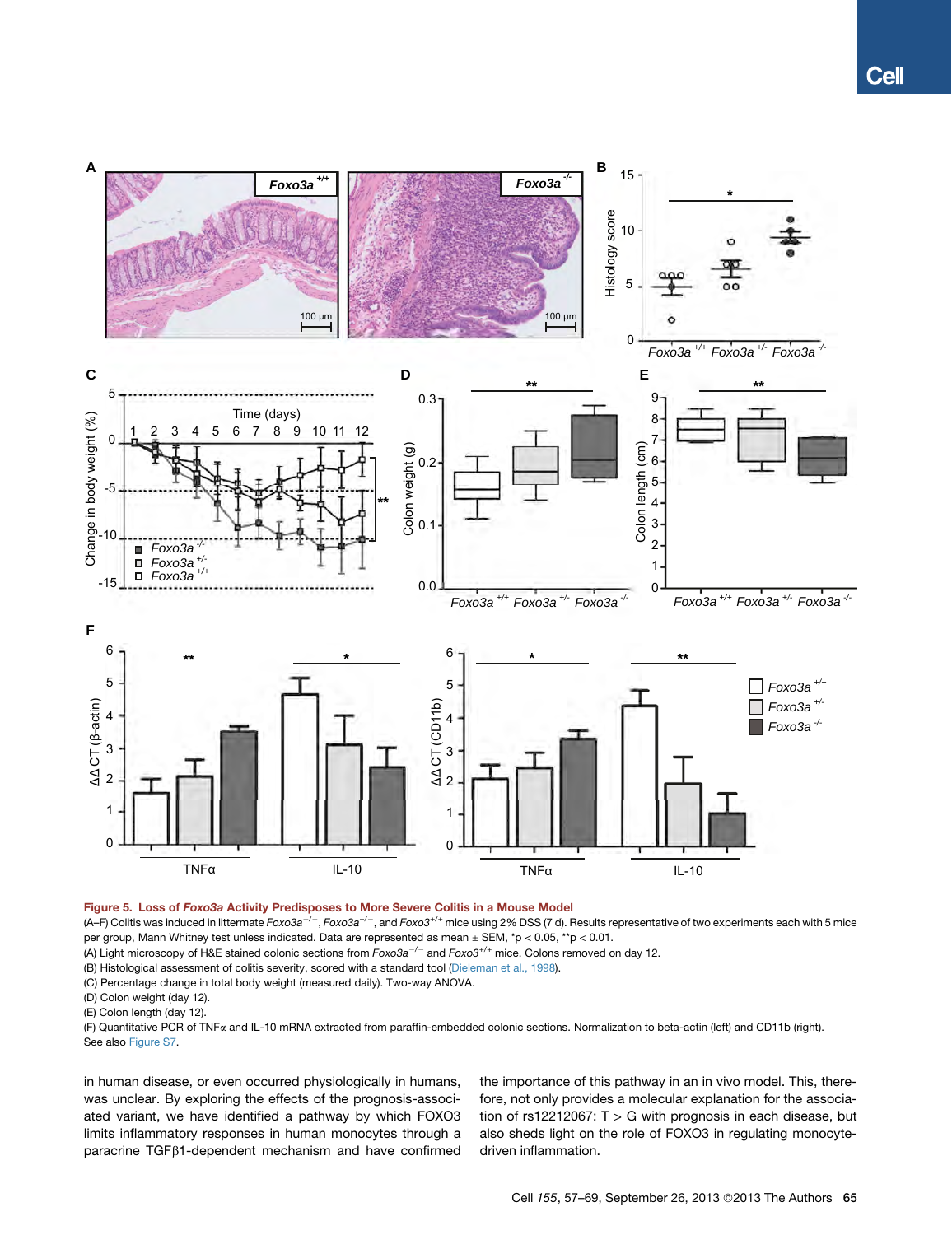| Table 2. The Minor, G, Allele at rs12212067 Is Associated with Indolent RA but Increased Risk of Severe Malaria                                                                                                                                                                                                                                                                                             |      |                                                   |                                       |            |                             |      |                                               |            |      |                                                       |       |      |                                                       |       |                                                                                                                                                         |
|-------------------------------------------------------------------------------------------------------------------------------------------------------------------------------------------------------------------------------------------------------------------------------------------------------------------------------------------------------------------------------------------------------------|------|---------------------------------------------------|---------------------------------------|------------|-----------------------------|------|-----------------------------------------------|------------|------|-------------------------------------------------------|-------|------|-------------------------------------------------------|-------|---------------------------------------------------------------------------------------------------------------------------------------------------------|
|                                                                                                                                                                                                                                                                                                                                                                                                             |      | Rheumatoid Arthritis                              |                                       |            |                             |      |                                               |            |      | P. falciparum Malaria                                 |       |      |                                                       |       |                                                                                                                                                         |
|                                                                                                                                                                                                                                                                                                                                                                                                             |      | Norfolk Arthritis Register"<br>1,071 RA Patients) |                                       |            | (382 RA Patients)           |      | Early Rheumatoid Arthritis Study <sup>a</sup> |            |      | Kenyan Cohort (1,340 Severe<br>Cases, 2,436 Controls) |       |      | Vietnamese Cohort (223 Severe<br>Cases, 653 Controls) |       | Meta-Analysis<br>(Malaria)                                                                                                                              |
|                                                                                                                                                                                                                                                                                                                                                                                                             | MAF  | Year O Year 2 Year 5<br>MAF                       | MAF                                   |            | Year 0 Year 2 Year 4<br>MAF | MAF  | MAF                                           |            |      |                                                       |       |      |                                                       |       |                                                                                                                                                         |
| Phenotype                                                                                                                                                                                                                                                                                                                                                                                                   |      |                                                   | $(n = 306)$ $(n = 242)$ $(n = 423)$ p |            |                             |      | $(n = 366)$ $(n = 349)$ $(n = 210)$ p         |            | MAF  | 6                                                     | Δ     | MAF  | g                                                     |       | <b>P</b> meta                                                                                                                                           |
| Severe disease                                                                                                                                                                                                                                                                                                                                                                                              | 0.09 | 0.10                                              | 0.09                                  | 0.004 0.10 |                             | 0.09 | 0.10                                          | 0.004 0.25 |      | 1.13                                                  | 0.017 | 0.25 | 1.35                                                  | 0.014 | 0.001                                                                                                                                                   |
| Mild disease (RA) 0.09                                                                                                                                                                                                                                                                                                                                                                                      |      | 0.14                                              | 0.14                                  |            | 0.09                        | 0.12 | 0.13                                          |            | 0.22 |                                                       |       | 0.20 |                                                       |       |                                                                                                                                                         |
| or controls (malaria)                                                                                                                                                                                                                                                                                                                                                                                       |      |                                                   |                                       |            |                             |      |                                               |            |      |                                                       |       |      |                                                       |       |                                                                                                                                                         |
| Indolent RA, complete absence of radiological damage in hands and feet, including joint space narrowing (Larsen score = 0). Severe RA, presence of radiological damage in hands or feet (Larsen<br>score > 0). Severe malaria, <i>P.falciparum</i> parasitemia complicated by features of severe malaria, requiring hospital admission. Malaria controls, ethnically matched from same region. One-tailed p |      |                                                   |                                       |            |                             |      |                                               |            |      |                                                       |       |      |                                                       |       |                                                                                                                                                         |
| values calculated using Fisher's exact test for malaria cohorts, and Generalized Linear Latent and Mixed Modeling for RA cohorts (this considers disease duration and Larsen score as continuous                                                                                                                                                                                                            |      |                                                   |                                       |            |                             |      |                                               |            |      |                                                       |       |      |                                                       |       |                                                                                                                                                         |
| variables to incorporate multiple records per patient ov                                                                                                                                                                                                                                                                                                                                                    |      |                                                   |                                       |            |                             |      |                                               |            |      |                                                       |       |      |                                                       |       | er time). OR refer to the minor (C) allele and severe disease. MAF, minor allele frequency;OR, odds ratio; p <sub>meta</sub> , meta-analysis of malaria |

 $\Box$  $\Box$  $\Box$  $\Box$  $\Box$  $\Box$  $\Box$ 

4s and aggressive groups shown are illustrative of the differences in MAF but were not directly compared to determine cohorts. See also Tables S3 and S7.<br>"Data are presented from a subset of time points. Analysis of statistical significance incorporated all time points for which data were available (including some not shown—see Table S7). Larsen score was considered a continuous variable for the analysis, the mild and aggressive groups shown are illustrative of the differences in MAF but were not directly compared to determine S7). points for which data were available (including some not shown-see Table 'Data are presented from a subset of time points. Analysis of statistical significance incorporated all time arsen score was considered a continuous variable for the analysis, the mild cohorts. See also Tables S3 and S7 statistical significance. statistical significance.

It is noteworthy that the prognostic association of this polymorphism appears to be mediated via monocytes, which are known to be important in these inflammatory and infectious diseases ([Malaguarnera and Musumeci, 2002; Khor et al., 2011;](#page-11-0) [Bain et al., 2013; Davignon et al., 2013\)](#page-11-0). CD pathogenesis, for example, is thought to stem from a dysfunctional innate immune response to intestinal bacteria by proinflammatory macrophages and dendritic cells ([Khor et al., 2011](#page-11-0))—both of which derive from circulating monocytes ([Geissmann et al., 2010; Riv](#page-11-0)[ollier et al., 2012; Bain et al., 2013](#page-11-0)). The resulting production of proinflammatory cytokines by these cells not only drives disease activity but is also the target of the most effective therapy ([Kry](#page-11-0)[gier et al., 2009](#page-11-0)). Similarly, in RA, disease severity correlates with the extent of synovial infiltration by monocytes/macrophages, and these can be targeted therapeutically [\(Mulherin](#page-11-0) [et al., 1996; Davignon et al., 2013](#page-11-0)).

Although our evidence points to an effect in monocytes, T cells are also important in these diseases ([Feldmann and Maini, 2008;](#page-11-0) [Khor et al., 2011](#page-11-0)). However, we did not detect any differences in T cell phenotype in our experiments. This does not exclude a T cell effect in vivo, but even if one was seen, it may be secondary to FOXO3-driven differences in cytokine production. This is exemplified in infected *Foxo3* deficient mice (a strain derived independently of the *Foxo3MommeR1* mice) where the resulting T cell phenotype is due to enhanced inflammatory cytokine production by myeloid cells ([Dejean et al., 2009](#page-10-0)).

The importance of the FOXO3-driven pathway that we describe, and its genetic regulation, may not only be limited to disease. Several key elements of this pathway have been independently associated with human longevity, including polymorphisms in *FOXO3A* [\(Kenyon, 2010\)](#page-11-0) and lesser inflammatory responses—characterized by less TNFa and more IL-10 production ([Licastro et al., 2005](#page-11-0)). Whether the control of inflammatory cytokine production by FOXO3 links these observations and thereby influences lifespan is unknown but warrants further investigation.

To date, over 1,000 GWASs have been performed to study the role of genetics in disease susceptibility [\(Hindorff et al., 2013](#page-11-0)), but very few have been re-examined since their initial publication. Our data demonstrate that further insights into disease biology can be obtained using such data sets, and highlight the potential to discover pathways that may be critically important in disease biology but which were not revealed by the same index studies.

In summary, therefore, we show that the role of genetics in complex disease extends beyond a contribution to disease development and describe a FOXO3-dependent pathway that limits inflammatory responses and which, through its genetic regulation, is independently associated with the prognosis of distinct inflammatory and infectious diseases.

## EXPERIMENTAL PROCEDURES

#### GWAS Reanalysis

Single-marker allelic association analysis was performed using post-QC genotype calls ([Wellcome Trust Case Control Consortium, 2007\)](#page-12-0) for 1,134 SNPs within 81 genes implicated in IL-2 or IL-7 signaling (including 2 kb on either side to encompass regulatory regions). Data were analyzed in PLINK [\(http://pngu.](http://pngu.mgh.harvard.edu/%7Epurcell/plink) [mgh.harvard.edu/](http://pngu.mgh.harvard.edu/%7Epurcell/plink)~[purcell/plink](http://pngu.mgh.harvard.edu/%7Epurcell/plink)) using Cochran-Armitage tests to determine

<span id="page-9-0"></span>n.  $\blacksquare$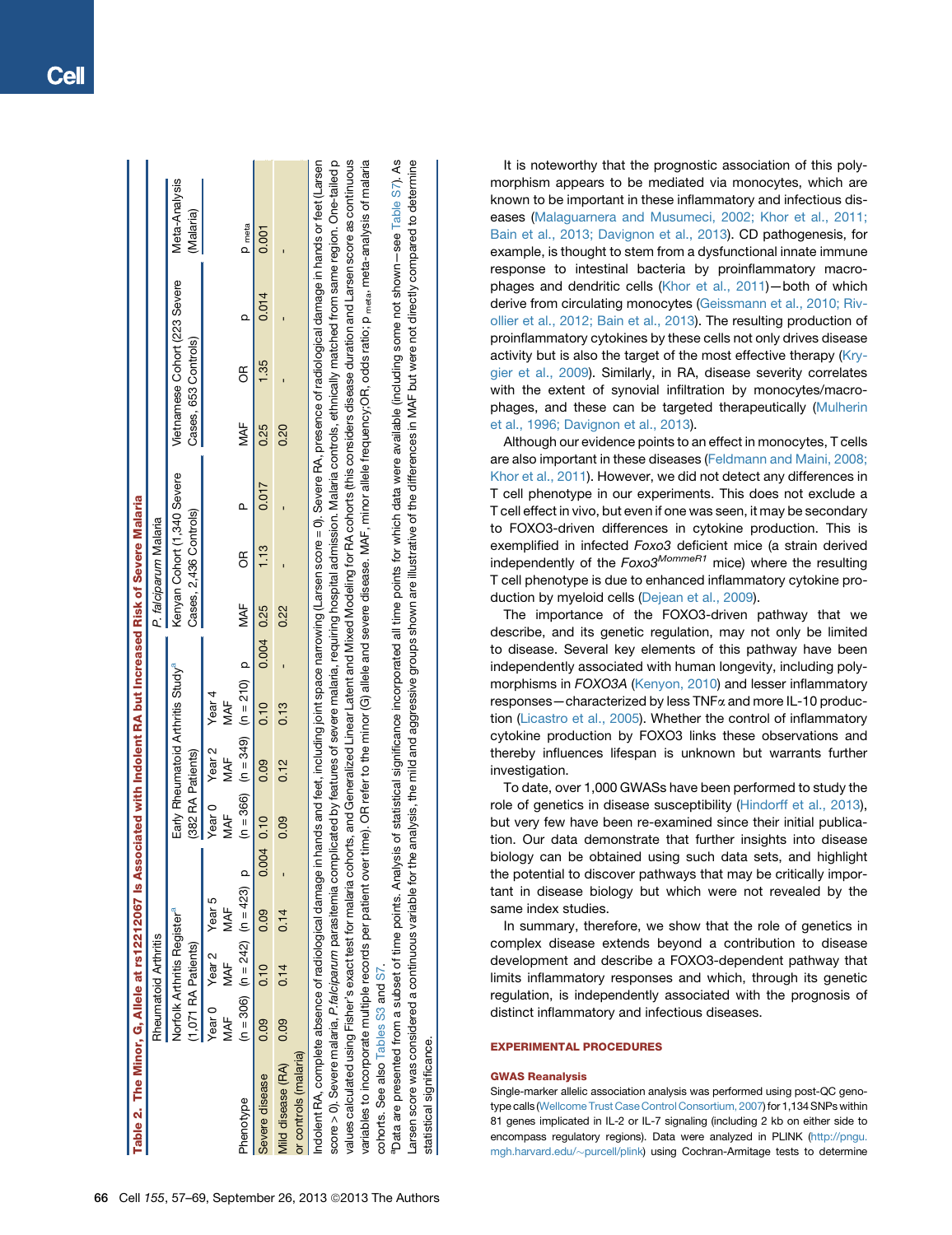<span id="page-10-0"></span>statistical significance. Genotype frequencies were in Hardy Weinberg equilibrium (p > 0.05). The contribution of population structure to the association results was assessed using *structure* ([Pritchard et al., 2000a](#page-11-0)), the Genomic Control method and a Breslow-Day test. Replication was sought in three independent replication cohorts. See also Extended Experimental Procedures.

#### **Genotyping**

Non-GWAS genotyping was performed using TaqMan predesigned SNP genotyping assays (Applied Biosciences), a custom genotyping chip (Illumina Immunochip), or Sequenom MassArray technology, as indicated.

#### Cambridge BioResource

In vitro experiments were performed using blood samples from healthy volunteers, selected by genotype from a human bioresource (Cambridge BioResource, <http://www.cambridgebioresource.org.uk>). All provided informed consent. Samples were paired and age and sex matched. Investigators were blinded to sample genotype until study completion. Ethical approval was obtained from Cambridgeshire Regional Ethics Committee.

## Allele-Specific Expression

A clone-based allele-specific expression assay [\(Rainbow et al., 2008](#page-11-0)) was performed using monocytes from six individuals heterozygous at rs12212067. Genomic DNA and pre-mRNA were extracted and amplified, and allelic ratios assessed by colony genotyping (TaqMan, 96 colonies per individual per condition).

## Cell Stimulations

Aliquots of 1  $\times$  10<sup>6</sup> cells/ml were stimulated in Complete RPMI at 37°C, 5%  $CO<sub>2</sub>$ . 50  $\mu$ l of each stimulus (or control) was used to produce the final concentrations. Cytokines were quantified in triplicate using cytometric bead arrays (BD), ELISAs (Quantikine, R&D Systems) or MesoScale Discovery immunoassays (see Extended Experimental Procedures).

#### Immunofluorescence

Stimulated monocytes were fixed (4% PFA), blocked (2% gelatin), and stained with anti-FOXO3 (Cell Signaling) conjugated to an AF594 secondary antibody. Nuclear staining was performed using Hoechst dye. Images were captured on a Zeiss LSM510 META Confocal Microscope and analyzed with Volocity software (Perkin Elmer).

### ChIP-qPCR

Chromatin from stimulated monocytes was sheared by water-bath sonication (Bioruptor, Diagenode) and FOXO3 was immunoprecipitated with a ChIPgrade anti-FOXO3 antibody (Abcam). Polyclonal IgG was used as a negative control. Quantitative (q)PCR was performed for a region of the  $TGF\beta1$  promoter predicted to contain a FOXO3-binding site, along with six positive and five negative controls (all previously validated in [Eijkelenboom et al., 2013](#page-11-0)). Input DNA was standardized (5 ng) and the data normalized to the results obtained using a polyclonal IgG immunoprecipitation.

#### Luciferase Reporter Assays

A firefly hLuc vector containing the TGFb1 promoter (Promega), a pCMV renilla control and two anti-FOXO3 siRNAs, or a scrambled control (Origene) were transfected into U937 (Sundströ[m and Nilsson, 1976](#page-11-0)) and MONO-MAC6 cells ([Ziegler-Heitbrock et al., 1988\)](#page-12-0). Results were analyzed at 48 hr using the Dual-Glo kit (Promega) and a Glomax reader (Promega).

#### Mice and DSS Colitis

C57BL/6 *Foxo3a<sup>MommeR1/MommeR1*</sup> (*Foxo3a<sup>-/-</sup>*) mice were obtained from Emma Whitelaw (QIMR) and bred at the Australian National University (ANU). Colitis was induced in 8-week-old  $Foxo3a^{-/-}$ ,  $Foxo3a^{+/-}$ , and  $Foxo3a^{+/+}$ mice (littermates) using DSS (2% in drinking water, 7 days). Body weight was assessed daily, and colon length and weight on day 12. Blinded histological assessment was made using a standard scoring system [\(Dieleman et al.,](#page-11-0) [1998\)](#page-11-0), and cytokine expression quantified by qPCR from sections of paraffinembedded colons. Approval was obtained from the ANU Animal Ethics Experimentation Committee.

### Statistical Significance

Comparison of continuous variables between two groups was performed using Mann-Whitney or Wilcoxon signed-rank tests where indicated. Twotailed tests were used as standard unless a specific hypothesis was tested. The alpha value was 0.05, unless corrected for multiple-testing.

#### SUPPLEMENTAL INFORMATION

Supplemental Information includes Extended Experimental Procedures, seven figures, and five tables, and a complete list of contributors from the UK IBD Genetics Consortium and can be found with this article online at [http://dx.](http://dx.doi.org/10.1016/j.cell.2013.08.034) [doi.org/10.1016/j.cell.2013.08.034.](http://dx.doi.org/10.1016/j.cell.2013.08.034)

### ACKNOWLEDGMENTS

We gratefully thank the following: Cambridge BioResource (CBR) volunteers, the CBR staff for coordinating volunteer recruitment, and the CBR SAB for support; Emma Whitelaw (QIMR) for providing  $Foxo3a^{MommeR1}$  mice; Prof Adam Young (PI-NOAR) and Prof Deborah Symons (PI-ERAS) for collaboration; Alex W. Macharia, Sophie Uyoga, Carolyne Ndila, Emily Nyatichi, Metrine Tendwa, Johnstone Mkale, Adan Mohamed, Prophet Ingosi, and Mary Njoroge for DNA extraction at the KEMRI-Wellcome Trust Programme; and Gideon Nyutu, Kenneth Magua, and Ruth Mwarabu for database support. This work is published with permission from the director of KEMRI, supported by NIHR Biomedical Research centers in Cambridge and Manchester, and funded by the Wellcome Trust (program grant 083650/Z/07/Z, grants to J.C.L. 087007/ Z/08/Z, C.A.A. 098051 and T.N.W. 091758/Z/10/Z), Arthritis Research UK and the Swiss Foundation for Medical Science (grant to S.V. PASMP3\_134380). The Cambridge Institute for Medical Research is in receipt of Wellcome Trust Strategic Award (079895).

Received: April 12, 2013 Revised: July 8, 2013 Accepted: August 19, 2013 Published: September 12, 2013

#### **REFERENCES**

1000 Genomes Project Consortium, Abecasis, G.R., Altshuler, D., Auton, A., Brooks, L.D., Durbin, R.M., Gibbs, R.A., Hurles, M.E., and McVean, G.A. (2010). A map of human genome variation from population-scale sequencing. Nature *467*, 1061–1073.

Accili, D., and Arden, K.C. (2004). FoxOs at the crossroads of cellular metabolism, differentiation, and transformation. Cell *117*, 421–426.

Auffray, C., Sieweke, M.H., and Geissmann, F. (2009). Blood monocytes: development, heterogeneity, and relationship with dendritic cells. Annu. Rev. Immunol. *27*, 669–692.

Bain, C.C., Scott, C.L., Uronen-Hansson, H., Gudjonsson, S., Jansson, O., Grip, O., Guilliams, M., Malissen, B., Agace, W.W., and Mowat, A.M. (2013). Resident and pro-inflammatory macrophages in the colon represent alternative context-dependent fates of the same Ly6Chi monocyte precursors. Mucosal Immunol. *6*, 498–510.

Brunet, A., Bonni, A., Zigmond, M.J., Lin, M.Z., Juo, P., Hu, L.S., Anderson, M.J., Arden, K.C., Blenis, J., and Greenberg, M.E. (1999). Akt promotes cell survival by phosphorylating and inhibiting a Forkhead transcription factor. Cell *96*, 857–868.

Burgering, B.M., and Kops, G.J. (2002). Cell cycle and death control: long live Forkheads. Trends Biochem. Sci. *27*, 352–360.

Davignon, J.L., Hayder, M., Baron, M., Boyer, J.F., Constantin, A., Apparailly, F., Poupot, R., and Cantagrel, A. (2013). Targeting monocytes/macrophages in the treatment of rheumatoid arthritis. Rheumatology (Oxford) *52*, 590–598.

Dejean, A.S., Beisner, D.R., Ch'en, I.L., Kerdiles, Y.M., Babour, A., Arden, K.C., Castrillon, D.H., DePinho, R.A., and Hedrick, S.M. (2009). Transcription factor Foxo3 controls the magnitude of T cell immune responses by modulating the function of dendritic cells. Nat. Immunol. *10*, 504–513.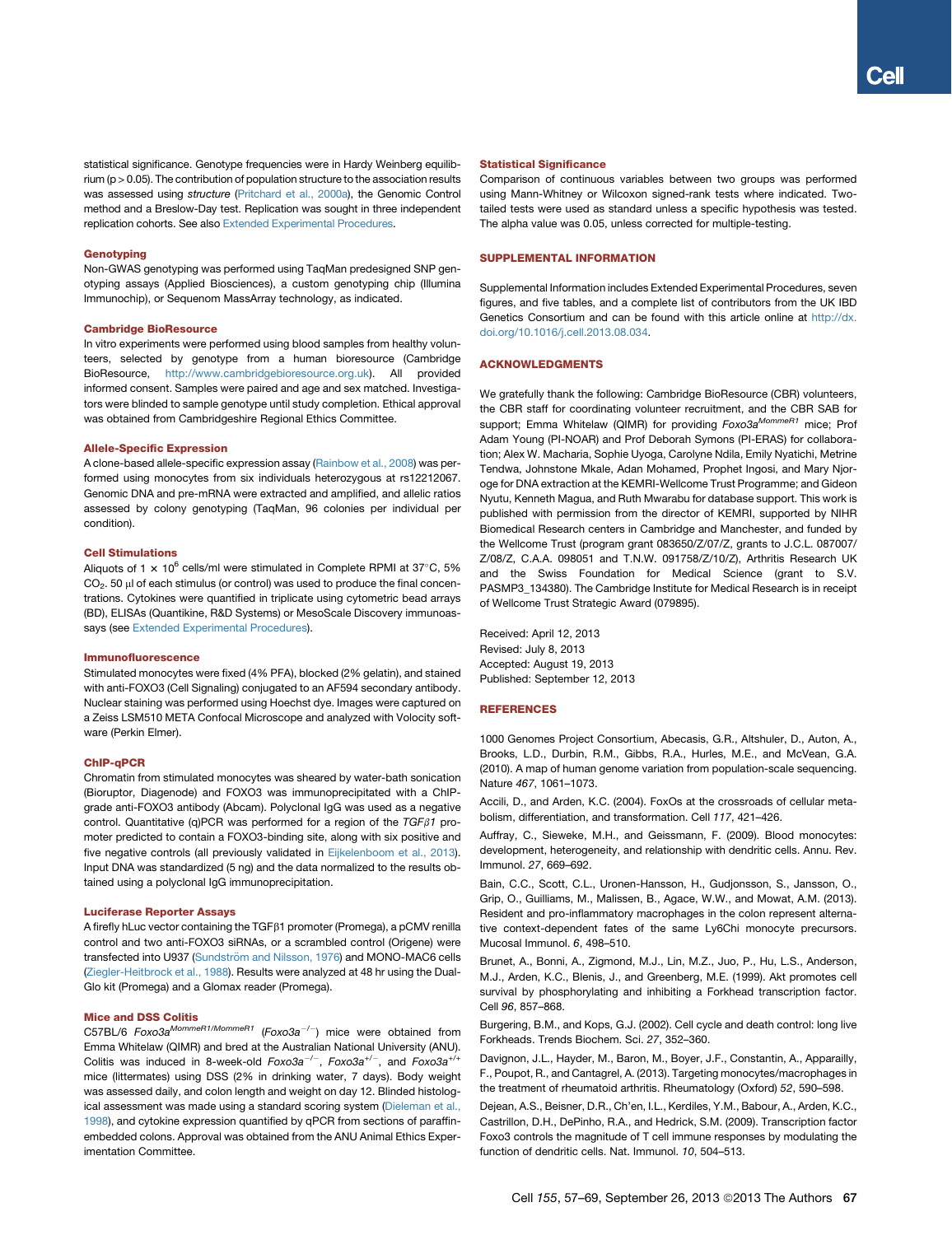<span id="page-11-0"></span>Dieleman, L.A., Palmen, M.J., Akol, H., Bloemena, E., Peña, A.S., Meuwissen, S.G., and Van Rees, E.P. (1998). Chronic experimental colitis induced by dextran sulphate sodium (DSS) is characterized by Th1 and Th2 cytokines. Clin. Exp. Immunol. *114*, 385–391.

Eijkelenboom, A., Mokry, M., de Wit, E., Smits, L.M., Polderman, P.E., van Triest, M.H., van Boxtel, R., Schulze, A., de Laat, W., Cuppen, E., and Burgering, B.M. (2013). Genome-wide analysis of FOXO3 mediated transcription regulation through RNA polymerase II profiling. Mol. Syst. Biol. *9*, 638.

Fadok, V.A., Bratton, D.L., Konowal, A., Freed, P.W., Westcott, J.Y., and Henson, P.M. (1998). Macrophages that have ingested apoptotic cells in vitro inhibit proinflammatory cytokine production through autocrine/paracrine mechanisms involving TGF-beta, PGE2, and PAF. J. Clin. Invest. *101*, 890–898.

Feldmann, M., and Maini, S.R. (2008). Role of cytokines in rheumatoid arthritis: an education in pathophysiology and therapeutics. Immunol. Rev. *223*, 7–19.

Franke, A., McGovern, D.P., Barrett, J.C., Wang, K., Radford-Smith, G.L., Ahmad, T., Lees, C.W., Balschun, T., Lee, J., Roberts, R., et al. (2010). Genome-wide meta-analysis increases to 71 the number of confirmed Crohn's disease susceptibility loci. Nat. Genet. *42*, 1118–1125.

Geissmann, F., Manz, M.G., Jung, S., Sieweke, M.H., Merad, M., and Ley, K. (2010). Development of monocytes, macrophages, and dendritic cells. Science *327*, 656–661.

Gomis, R.R., Alarcón, C., He, W., Wang, Q., Seoane, J., Lash, A., and Massagué, J. (2006). A FoxO-Smad synexpression group in human keratinocytes. Proc. Natl. Acad. Sci. USA *103*, 12747–12752.

Harada, Y., Harada, Y., Elly, C., Ying, G., Paik, J.H., DePinho, R.A., and Liu, Y.C. (2010). Transcription factors Foxo3a and Foxo1 couple the E3 ligase Cbl-b to the induction of Foxp3 expression in induced regulatory T cells. J. Exp. Med. *207*, 1381–1391.

Hedrick, S.M. (2009). The cunning little vixen: Foxo and the cycle of life and death. Nat. Immunol. *10*, 1057–1063.

Heliö, T., Halme, L., Lappalainen, M., Fodstad, H., Paavola-Sakki, P., Turunen, U., Färkkilä, M., Krusius, T., and Kontula, K. (2003). CARD15/NOD2 gene variants are associated with familially occurring and complicated forms of Crohn's disease. Gut *52*, 558–562.

Hindorff, L.A., MacArthur, J., Morales, J., Junkins, H.A., Hall, P.N., Klemm, A.K., and Manolio, T.A. (2013). A Catalog of Published Genome-Wide Association Studies. [www.genome.gov/gwastudies](http://www.genome.gov/gwastudies).

Hugosson, E., Montgomery, S.M., Premji, Z., Troye-Blomberg, M., and Björkman, A. (2004). Higher IL-10 levels are associated with less effective clearance of Plasmodium falciparum parasites. Parasite Immunol. *26*, 111–117.

James, D., Young, A., Kulinskaya, E., Knight, E., Thompson, W., Ollier, W., and Dixey, J.; Early Rheumatoid Arthritis Study Group (ERAS), UK. (2004). Orthopaedic intervention in early rheumatoid arthritis. Occurrence and predictive factors in an inception cohort of 1064 patients followed for 5 years. Rheumatology (Oxford) *43*, 369–376.

Jostins, L., Ripke, S., Weersma, R.K., Duerr, R.H., McGovern, D.P., Hui, K.Y., Lee, J.C., Schumm, L.P., Sharma, Y., Anderson, C.A., et al.; International IBD Genetics Consortium (IIBDGC). (2012). Host-microbe interactions have shaped the genetic architecture of inflammatory bowel disease. Nature *491*, 119–124.

Kanehisa, M., and Goto, S. (2000). KEGG: kyoto encyclopedia of genes and genomes. Nucleic Acids Res. *28*, 27–30.

Kenyon, C.J. (2010). The genetics of ageing. Nature *464*, 504–512.

Kerdiles, Y.M., Stone, E.L., Beisner, D.R., McGargill, M.A., Ch'en, I.L., Stockmann, C., Katayama, C.D., and Hedrick, S.M. (2010). Foxo transcription factors control regulatory T cell development and function. Immunity *33*, 890–904.

Khor, B., Gardet, A., and Xavier, R.J. (2011). Genetics and pathogenesis of inflammatory bowel disease. Nature *474*, 307–317.

Krygier, D.S., Ko, H.H., and Bressler, B. (2009). How to manage difficult Crohn's disease: optimum delivery of anti-TNFs. Expert Rev. Gastroenterol. Hepatol. *3*, 407–415.

Lee, J.C., Lyons, P.A., McKinney, E.F., Sowerby, J.M., Carr, E.J., Bredin, F., Rickman, H.M., Ratlamwala, H., Hatton, A., Rayner, T.F., et al. (2011). Gene expression profiling of CD8+ T cells predicts prognosis in patients with Crohn disease and ulcerative colitis. J. Clin. Invest. *121*, 4170–4179.

Licastro, F., Candore, G., Lio, D., Porcellini, E., Colonna-Romano, G., Franceschi, C., and Caruso, C. (2005). Innate immunity and inflammation in ageing: a key for understanding age-related diseases. Immun. Ageing *2*, 8.

Litvak, V., Ratushny, A.V., Lampano, A.E., Schmitz, F., Huang, A.C., Raman, A., Rust, A.G., Bergthaler, A., Aitchison, J.D., and Aderem, A. (2012). A FOXO3-IRF7 gene regulatory circuit limits inflammatory sequelae of antiviral responses. Nature *490*, 421–425.

Lundberg, A.M., Drexler, S.K., Monaco, C., Williams, L.M., Sacre, S.M., Feldmann, M., and Foxwell, B.M. (2007). Key differences in TLR3/poly I:C signaling and cytokine induction by human primary cells: a phenomenon absent from murine cell systems. Blood *110*, 3245–3252.

Malaguarnera, L., and Musumeci, S. (2002). The immune response to Plasmodium falciparum malaria. Lancet Infect. Dis. *2*, 472–478.

McClellan, J., and King, M.C. (2010). Genetic heterogeneity in human disease. Cell *141*, 210–217.

McKinney, E.F., Lyons, P.A., Carr, E.J., Hollis, J.L., Jayne, D.R., Willcocks, L.C., Koukoulaki, M., Brazma, A., Jovanovic, V., Kemeny, D.M., et al. (2010). A CD8+ T cell transcription signature predicts prognosis in autoimmune disease. Nat. Med. *16*, 586–591, 1p, 591.

Modur, V., Nagarajan, R., Evers, B.M., and Milbrandt, J. (2002). FOXO proteins regulate tumor necrosis factor-related apoptosis inducing ligand expression. Implications for PTEN mutation in prostate cancer. J. Biol. Chem. *277*, 47928–47937.

Mulherin, D., Fitzgerald, O., and Bresnihan, B. (1996). Synovial tissue macrophage populations and articular damage in rheumatoid arthritis. Arthritis Rheum. *39*, 115–124.

Musso, T., Espinoza-Delgado, I., Pulkki, K., Gusella, G.L., Longo, D.L., and Varesio, L. (1990). Transforming growth factor beta downregulates interleukin-1 (IL-1)-induced IL-6 production by human monocytes. Blood *76*, 2466–2469.

Nakae, J., Oki, M., and Cao, Y. (2008). The FoxO transcription factors and metabolic regulation. FEBS Lett. *582*, 54–67.

Ouyang, W., Beckett, O., Ma, Q., Paik, J.H., DePinho, R.A., and Li, M.O. (2010). Foxo proteins cooperatively control the differentiation of Foxp3+ regulatory T cells. Nat. Immunol. *11*, 618–627.

Pritchard, J.K., Stephens, M., and Donnelly, P. (2000a). Inference of population structure using multilocus genotype data. Genetics *155*, 945–959.

Rainbow, D.B., Esposito, L., Howlett, S.K., Hunter, K.M., Todd, J.A., Peterson, L.B., and Wicker, L.S. (2008). Commonality in the genetic control of Type 1 diabetes in humans and NOD mice: variants of genes in the IL-2 pathway are associated with autoimmune diabetes in both species. Biochem. Soc. Trans. *36*, 312–315.

Rennick, D.M., Fort, M.M., and Davidson, N.J. (1997). Studies with IL-10-/ mice: an overview. J. Leukoc. Biol. *61*, 389–396.

Rivollier, A., He, J., Kole, A., Valatas, V., and Kelsall, B.L. (2012). Inflammation switches the differentiation program of Ly6Chi monocytes from antiinflammatory macrophages to inflammatory dendritic cells in the colon. J. Exp. Med. *209*, 139–155.

Seoane, J., Le, H.V., Shen, L., Anderson, S.A., and Massagué, J. (2004). Integration of Smad and forkhead pathways in the control of neuroepithelial and glioblastoma cell proliferation. Cell *117*, 211–223.

Sundström, C., and Nilsson, K. (1976). Establishment and characterization of a human histiocytic lymphoma cell line (U-937). Int. J. Cancer *17*, 565–577.

Symmons, D.P., and Silman, A.J. (2003). The Norfolk Arthritis Register (NOAR). Clin. Exp. Rheumatol. *21*(5, Suppl 31), S94–S99.

Tran, T.H., Day, N.P., Nguyen, H.P., Nguyen, T.H., Tran, T.H., Pham, P.L., Dinh, X.S., Ly, V.C., Ha, V., Waller, D., et al. (1996). A controlled trial of artemether or quinine in Vietnamese adults with severe falciparum malaria. N. Engl. J. Med. *335*, 76–83.